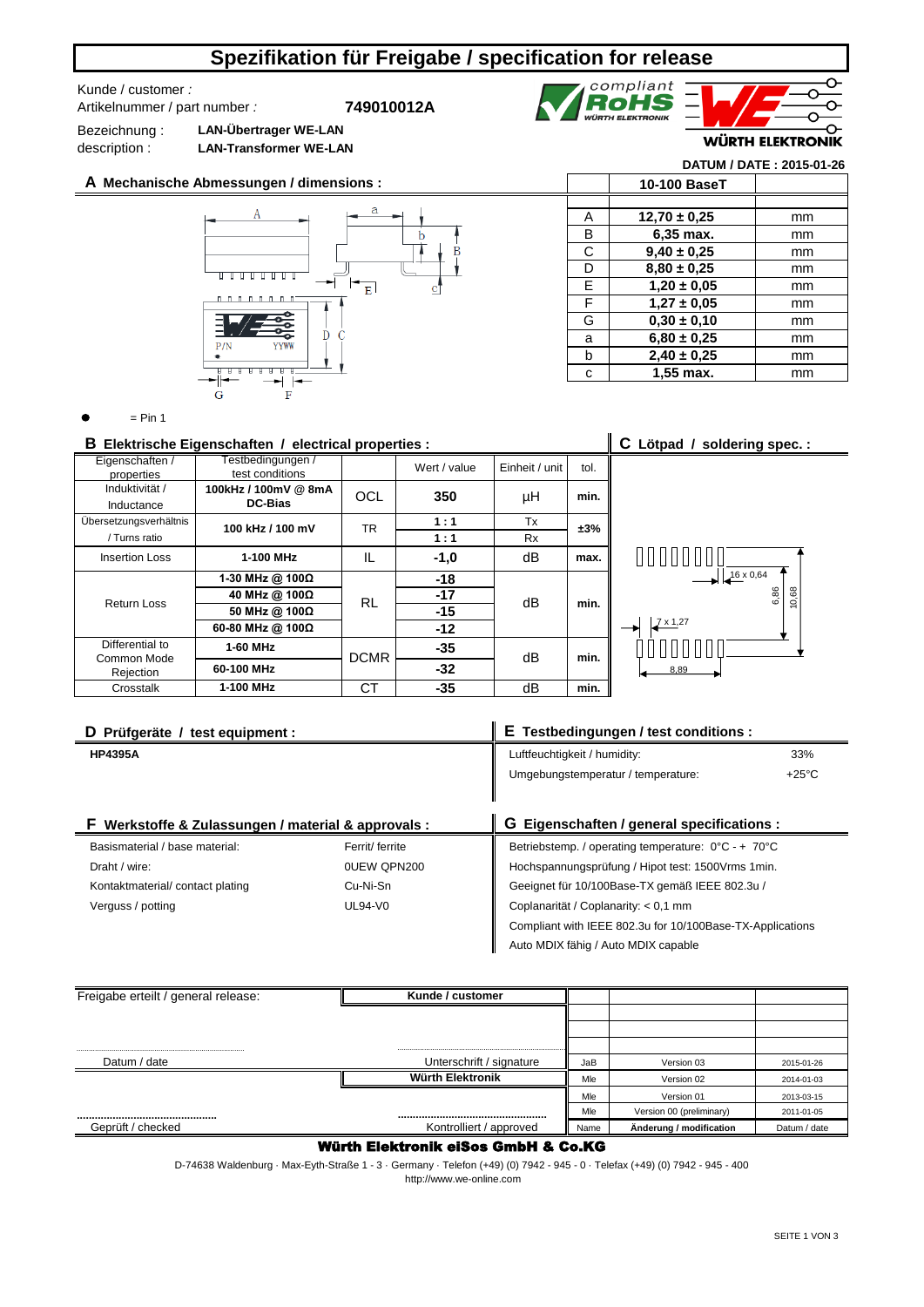# **Spezifikation für Freigabe / specification for release**

Kunde / customer *:* 

Artikelnummer / part number *:*

**749010012A**



Bezeichnung : **LAN-Übertrager WE-LAN** description : **LAN-Transformer WE-LAN**

**H Schaltbild / Schematics :**



| Freigabe erteilt / general release: | Kunde / customer         |      |                          |              |
|-------------------------------------|--------------------------|------|--------------------------|--------------|
|                                     |                          |      |                          |              |
|                                     |                          |      |                          |              |
|                                     |                          |      |                          |              |
| Datum / date                        | Unterschrift / signature | JaB  | Version 03               | 2015-01-26   |
|                                     | <b>Würth Elektronik</b>  | Mle  | Version 02               | 2014-01-03   |
|                                     |                          | Mle  | Version 01               | 2013-03-15   |
|                                     |                          | Mle  | Version 00 (preliminary) | 2011-01-05   |
| Geprüft / checked                   | Kontrolliert / approved  | Name | Änderung / modification  | Datum / date |

### Würth Elektronik eiSos GmbH & Co.KG

D-74638 Waldenburg · Max-Eyth-Straße 1 - 3 · Germany · Telefon (+49) (0) 7942 - 945 - 0 · Telefax (+49) (0) 7942 - 945 - 400 http://www.we-online.com